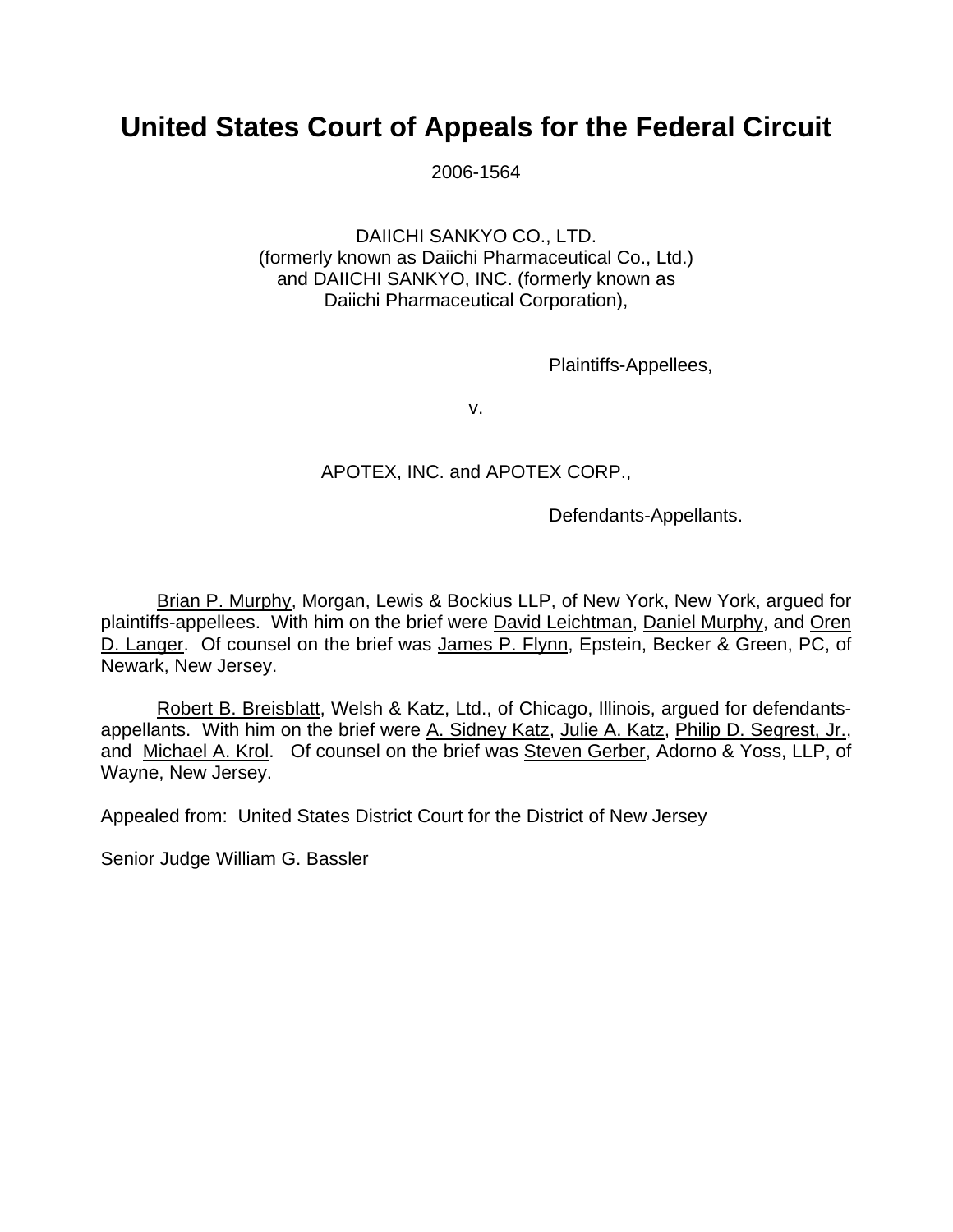## **United States Court of Appeals for the Federal Circuit**

2006-1564

DAIICHI SANKYO CO., LTD. (formerly known as Daiichi Pharmaceutical Co., Ltd.) and DAIICHI SANKYO, INC. (formerly known as Daiichi Pharmaceutical Corporation),

Plaintiffs-Appellees,

v.

APOTEX, INC. and APOTEX CORP.,

Defendants-Appellants.

NONPRECEDENTIAL OPINION ISSUED: July 11, 2007 PRECEDENTIAL OPINION ISSUED: September 12, 2007

 $\frac{1}{\sqrt{2\pi}}$  ,  $\frac{1}{\sqrt{2\pi}}$  ,  $\frac{1}{\sqrt{2\pi}}$  ,  $\frac{1}{\sqrt{2\pi}}$  ,  $\frac{1}{\sqrt{2\pi}}$  ,  $\frac{1}{\sqrt{2\pi}}$  ,  $\frac{1}{\sqrt{2\pi}}$  ,  $\frac{1}{\sqrt{2\pi}}$  ,  $\frac{1}{\sqrt{2\pi}}$  ,  $\frac{1}{\sqrt{2\pi}}$  ,  $\frac{1}{\sqrt{2\pi}}$  ,  $\frac{1}{\sqrt{2\pi}}$  ,  $\frac{1}{\sqrt{2\pi}}$  ,

 $\overline{\phantom{a}}$  ,  $\overline{\phantom{a}}$  ,  $\overline{\phantom{a}}$  ,  $\overline{\phantom{a}}$  ,  $\overline{\phantom{a}}$  ,  $\overline{\phantom{a}}$  ,  $\overline{\phantom{a}}$  ,  $\overline{\phantom{a}}$  ,  $\overline{\phantom{a}}$  ,  $\overline{\phantom{a}}$  ,  $\overline{\phantom{a}}$  ,  $\overline{\phantom{a}}$  ,  $\overline{\phantom{a}}$  ,  $\overline{\phantom{a}}$  ,  $\overline{\phantom{a}}$  ,  $\overline{\phantom{a}}$ 

Before MICHEL, Chief Judge, ARCHER, Senior Circuit Judge, and DYK, Circuit Judge. ARCHER, Senior Circuit Judge.

 Apotex, Inc. and Apotex Corp. (collectively "Apotex") appeal the judgment of the United States District Court for the District of New Jersey that Apotex infringes U.S. Pat. No. 5,401,741 ("the '741 patent") and that the '741 patent is not invalid or unenforceable. Daiichi Pharm. Co. v. Apotex, Inc., 441 F. Supp. 2d 672 (D.N.J. 2006) ("Validity Determination"). Because the invention of the '741 patent would have been obvious in view of the prior art, we reverse.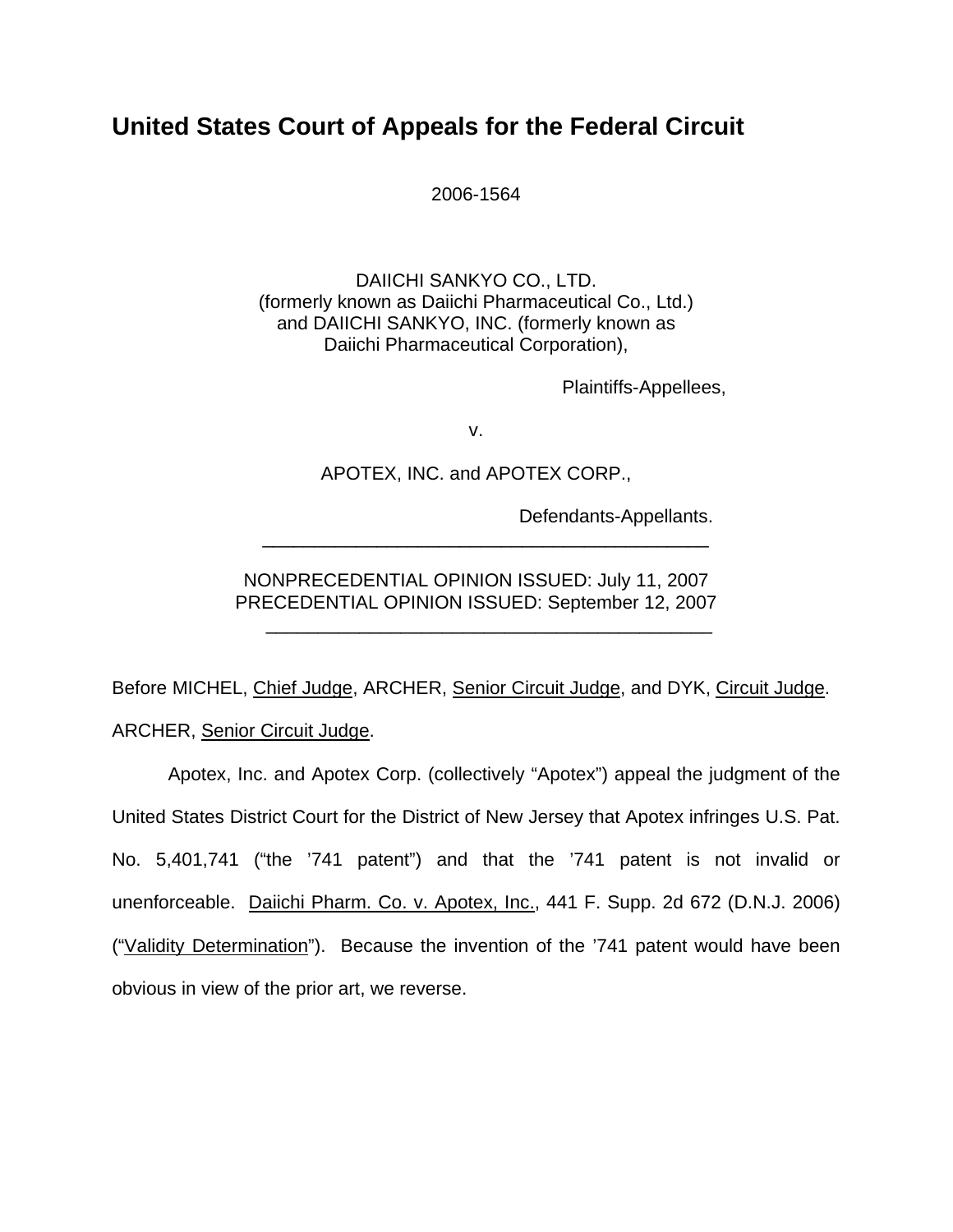The '741 patent is drawn to a method for treating bacterial ear infections by topically administering the antibiotic ofloxacin into the ear.<sup>[1](#page-2-0)</sup> Claim 1 is representative and states "[a] method for treating otopathy which comprises the topical otic administration of an amount of ofloxacin or a salt thereof effective to treat otopathy in a pharmaceutically acceptable carrier to the area affected with otopathy." '741 Patent, col.6 ll.36-39.

I

Apotex filed an Abbreviated New Drug Application ("ANDA") seeking approval to manufacture a generic ofloxacin ear drop, including a ¶ IV certification that the '741 patent was invalid and/or not infringed. Following receipt of the ANDA, Daiichi, owner of the '741 patent, sued Apotex for infringement. Following a Markman hearing, the district court construed the claim term "effective to treat" as "efficacious and safe." Based on this construction and following a bench trial, the court concluded that the '741 patent was not invalid. The court also found that Daiichi did not intend to deceive the Patent and Trademark Office during prosecution of the '741 patent. Finally, because Apotex stipulated that the subject matter of its ANDA fell within the scope of the claims of the '741 patent, the court found that Apotex infringed the '741 patent.

Apotex appeals, and we have jurisdiction pursuant to 28 U.S.C. § 1295(a)(1).

II

 Obviousness is a question of law based on underlying questions of fact. Winner Int'l Royalty Corp. v. Wang, 202 F.3d 1340, 1348 (Fed. Cir. 2000). Thus, we review the

<span id="page-2-0"></span>1

<sup>&</sup>lt;sup>1</sup> The '741 patent has an effective filing date of April 8, 1988.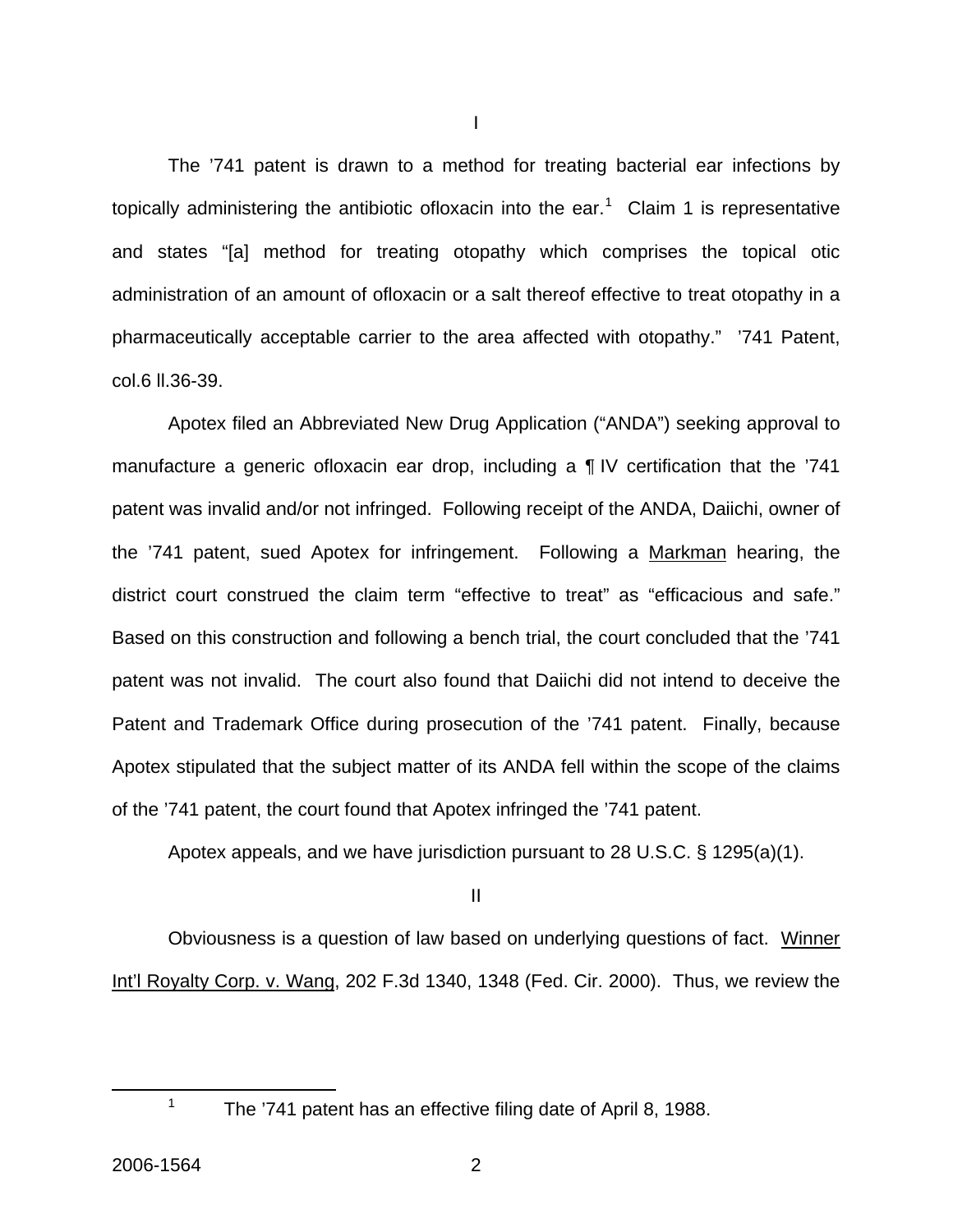ultimate determination of obviousness by a district court de novo and the underlying factual inquiries for clear error. Id.

 The underlying factual inquiries in an obviousness analysis include: "(1) the scope and content of the prior art; (2) the level of ordinary skill in the prior art; (3) the differences between the claimed invention and the prior art; and (4) objective evidence of nonobviousness." In re Dembiczak, 175 F.3d 994, 998 (Fed. Cir. 1999). In this case, we begin our analysis with the question of the level of ordinary skill in the prior art.

 The district court concluded that the ordinary person skilled in the art pertaining to the '741 patent "would have a medical degree, experience treating patients with ear infections, and knowledge of the pharmacology and use of antibiotics. This person would be . . . a pediatrician or general practitioner—those doctors who are often the 'first line of defense' in treating ear infections and who, by virtue of their medical training, possess basic pharmacological knowledge." Daiichi Pharm. Co. v. Apotex, Inc., 380 F. Supp. 2d 478, 485 (D.N.J. 2005) ("Claim Construction Order"). Apotex argues that the district court clearly erred in this determination and that one having ordinary skill in the relevant art is properly defined as "a person engaged in developing new pharmaceuticals, formulations and treatment methods, or a specialist in ear treatments such as an otologist, otolaryngologist, or otorhinolaryngologist who also has training in pharmaceutical formulations."

"Factors that may be considered in determining level of ordinary skill in the art include: (1) the educational level of the inventor; (2) type of problems encountered in the art; (3) prior art solutions to those problems; (4) rapidity with which innovations are made; (5) sophistication of the technology; and (6) educational level of active workers in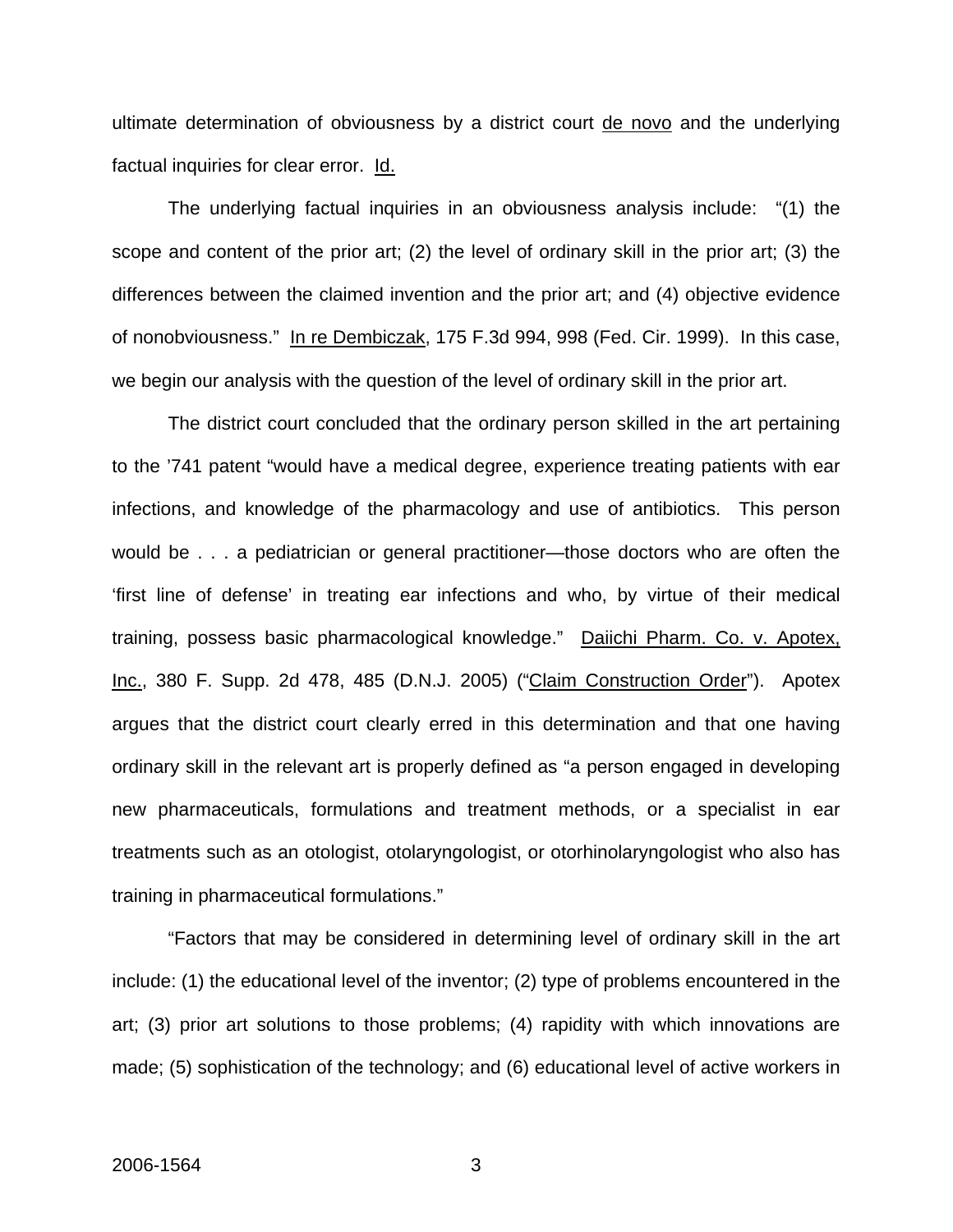the field." Envtl. Designs, Ltd. v. Union Oil Co., 713 F.2d 693, 696 (Fed. Cir. 1983) (citing Orthopedic Equip. Co. v. All Orthopedic Appliances, Inc., 707 F.3d 1376, 1381-82 (Fed. Cir. 1983)). These factors are not exhaustive but are merely a guide to determining the level of ordinary skill in the art.

 In making its determination regarding the level of skill in the art, the district court noted that the parties had provided "little more than conclusory arguments concerning this issue in their briefs." As a result, the court looked to other decisions involving patents for a method of treating a physical condition for guidance. Only one case cited by the district court is binding on us, Merck & Co. v. Teva Pharm. USA, Inc., 347 F.3d 1367 (Fed. Cir. 2003). The district court was correct that in that case we affirmed the trial court's conclusion that a person having ordinary skill in the relevant art was a person having a medical degree, experience treating patients with osteoporosis, and knowledge of the pharmacology and usage of biphosponates—the compounds at issue in Merck. However, in Merck the level of skill in the art was not disputed by the parties. Thus, we simply accepted the district court's finding. That clearly is not the case before us. Therefore, the district court's reliance on the level of skill in the art stated in Merck was improper.

 The art involved in the '741 patent is the creation of a compound to treat ear infections without damaging a patient's hearing. The inventors of the '741 patent were specialists in drug and ear treatments—not general practitioners or pediatricians. At the time of the invention, Inventor Sato was a university professor specializing in otorhinolaryngology; Inventor Handa was a clinical development department manager at Daiichi, where he was involved with new drug development and clinical trials; and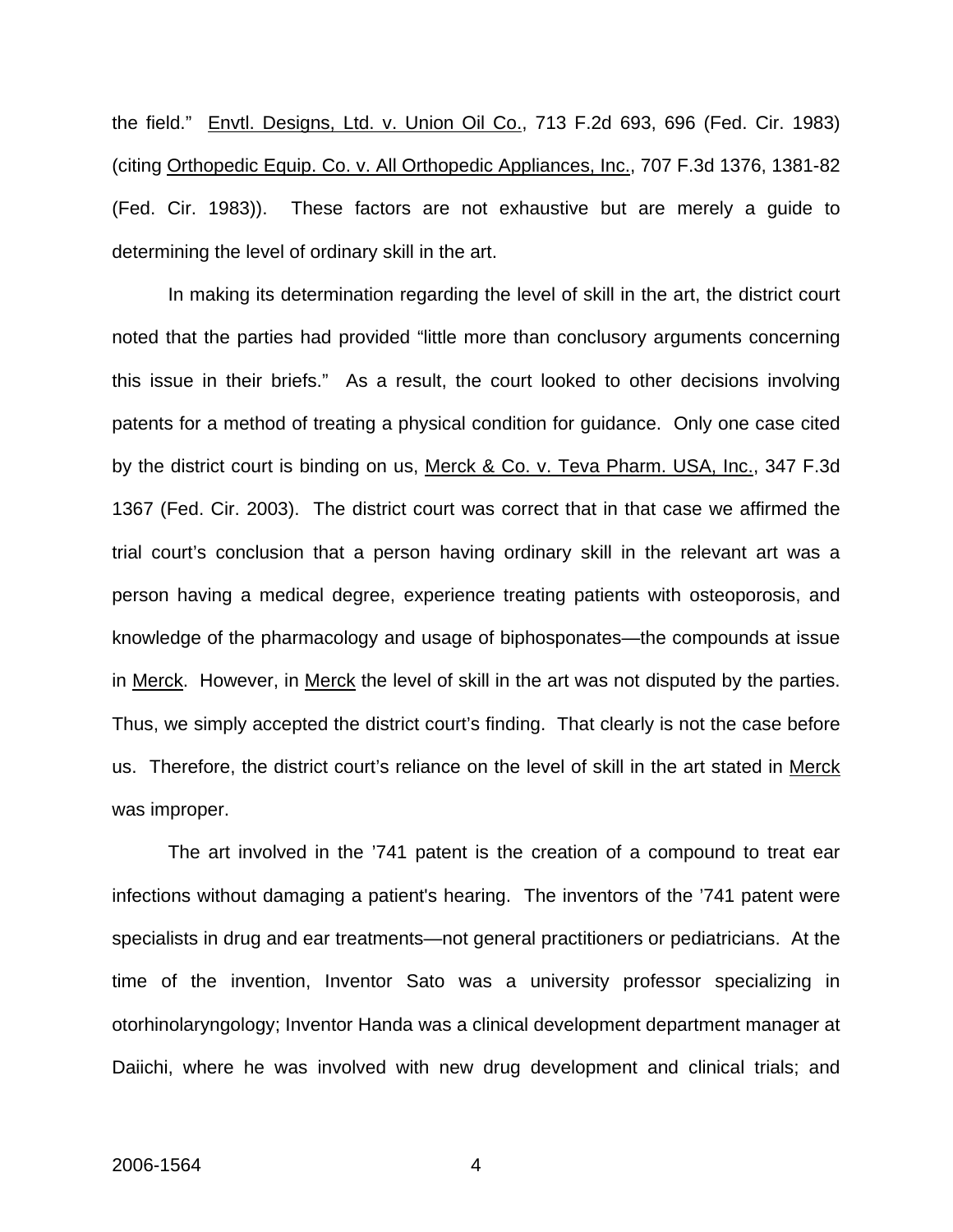Inventor Kitahara was a research scientist at Daiichi engaged in the research and development of antibiotics. Additionally, others working in the same field as the inventors of the '741 patent were of the same skill level. See Daiichi Material for [C]onference on Development, at 1 (Nov. 11, 1987) (stating that "there are many voices among medical persons concerned with otorhinolaryngology for demanding development of an otic solution making use of [ofloxacin]").

Further, the problem the invention of the '741 patent was trying to solve was to create a topical antibiotic compound to treat ear infections (otopathy) that did not have damage to the ear as a side effect. '741 Patent, col.1 ll.23-34. Indeed, most of the written description details the inventors' testing ofloxacin on guinea pigs and their findings that ototoxicity did not result from the use of their compound. Such animal testing is traditionally outside the realm of a general practitioner or pediatrician. Finally, while a general practitioner or pediatrician could (and would) prescribe the invention of the '741 patent to treat ear infections, he would not have the training or knowledge to develop the claimed compound absent some specialty training such as that possessed by the '741 patent's inventors. Accordingly, the level of ordinary skill in the art of the '741 patent is that of a person engaged in developing pharmaceutical formulations and treatment methods for the ear or a specialist in ear treatments such as an otologist, otolaryngologist, or otorhinolaryngologist who also has training in pharmaceutical formulations. Thus, the district court clearly erred in finding otherwise.

We now turn to the question of whether the invention of the '741 patent would have been obvious to one of ordinary skill in the art at the time of the invention. The district court's error in determining the level of ordinary skill in the art of the '741 patent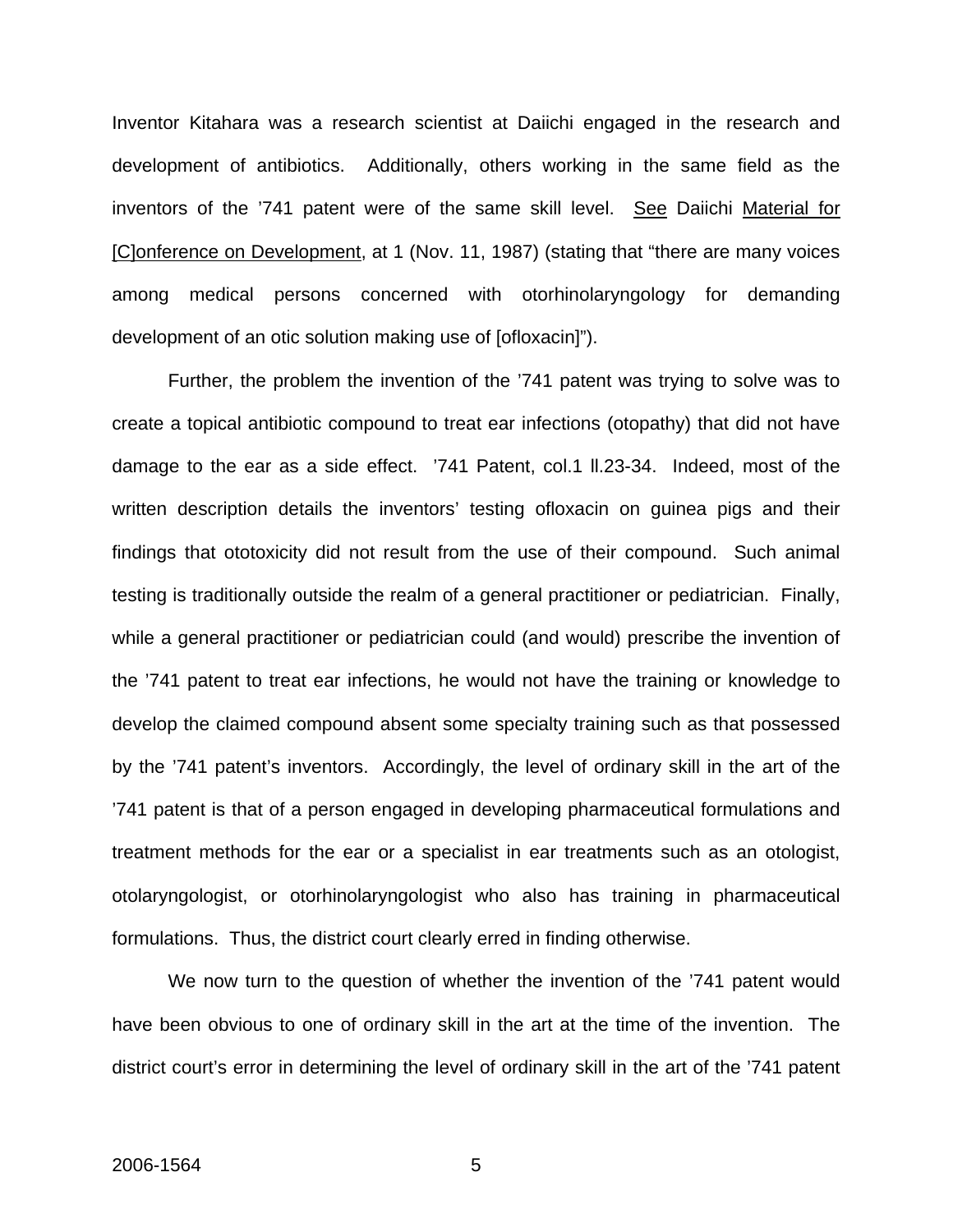tainted its obviousness analysis. In view of the correct level of skill in the art and the evidence of record, we conclude that as a matter of law the '741 patent is invalid as obvious.

 The district court construed "effective to treat" to include not only efficacy but safety. We need not decide whether safety is a positive limitation, because the evidence demonstrates that in view of the correct level of skill in the art using a topical formulation of ofloxacin to treat ear infections was not only obvious but safe.

 An article published in 1986, taught the successful use of ear drops containing ciprofloxacin to treat middle ear infections. Horst Ganz, Gyrase inhibitor in local treatment of middle ear radical cavities chronically infected with problem microorganisms, 34 HNO 511 (1986) (teaching a lack of ototoxicity for ciprofloxacin administered topically) ("Ganz"). This article explained that ciprofloxacin "would definitely have to be suitable for use as eardops" because ciprofloxacin, a gyrase inhibitor, was not subject to the drawbacks normally associated with local treatment of the ear with antibiotics, such as ototoxicity.  $Id.$  The subjects' ear infections were treated locally with a ciprofloxacin solution, and "[i]n not one case were side effects of any kind observed." Id. at 512.

The district court dismissed this finding of no side effects, and thus no ototoxicity, because the article reported that use of gyrase inhibitors "should be used only in difficult cases and exclusively by the otologist." Because an otologist was outside the level of ordinary skill in the art as determined by the district court, the district court found that the reference did not support Apotex's argument that ofloxacin, a gyrase inhibitor like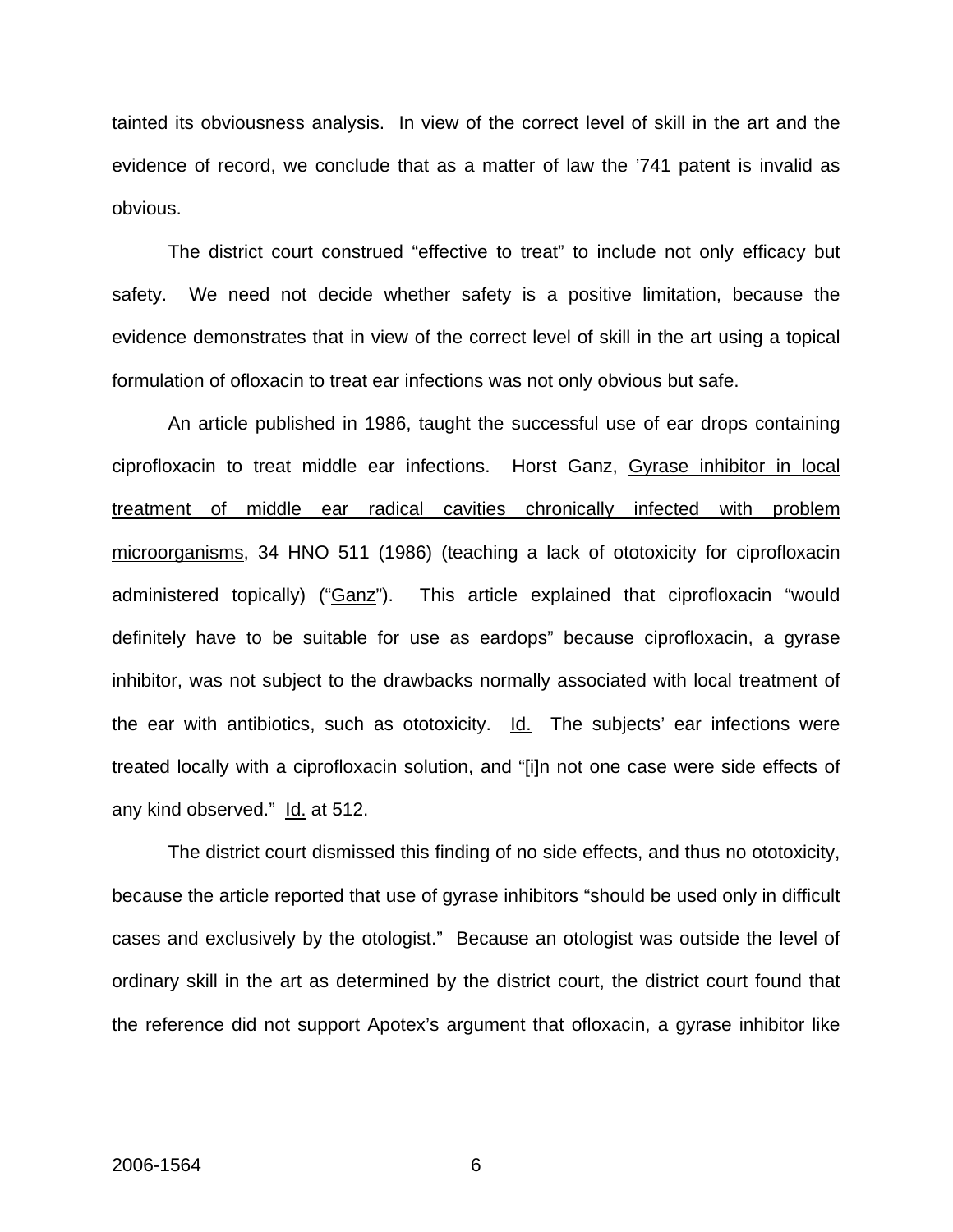ciprofloxacin, was effective and safe to treat bacterial ear infections topically.<sup>[2](#page-7-0)</sup> As explained above, the district court's determination of the level of ordinary skill in the art was incorrect; thus, so, too, was its dismissal of the teaching of the Ganz reference.

When testifying as to the relevance of the Ganz reference in 1988, Apotex's expert explained that ciprofloxacin is an antibiotic that is in the same family as ofloxacin, and thus "[o]ne would understand that a very close relative to Ciprofloxacin [sic] was safe and effective in treatment of middle ear disease, otitis media." Trial Tr. Vol. 3, 73- 74 Nov. 3, 2005. When asked specifically what the Ganz reference would teach to one of ordinary skill in the art with regard to ofloxacin, he further opined that "someone of ordinary skill in the art would be taught that Ofloxacin [sic] would be very likely equally as effective as Ciprofloxacin [sic] when used topically to treat middle ear infections" and "one would also think it would be highly likely that Ofloxacin [sic] could be used in the middle ear with safety." Id. at 77. This testimony was based on the Ganz reference's statement that no side effects were observed combined with the fact that ofloxacin and ciprofloxacin were both from the same drug family (gyrase inhibitors). Id. at  $77$ ,  $61$ . This testimony was not disputed by Daiichi's expert except on the basis that the Ganz reference did not convey the same teaching to one of lower skill in the art such as a practicing physician.

Daiichi's expert opined that the Ganz reference disclosed "nothing at all" relevant. This opinion was based on the fact that the article was directed at "a highly, highly subspecialized physician . . . which would be the otologist or the ear doctor" not a primary care physician or general practitioner. Trial Tr. Vol. 7, 72-73 Nov. 11, 2005. He

<span id="page-7-0"></span> $\frac{1}{2}$  $P^2$  Presumably, this explains why the district court did not refer to ofloxacin's similarity to ciprofloxacin in its opinion.